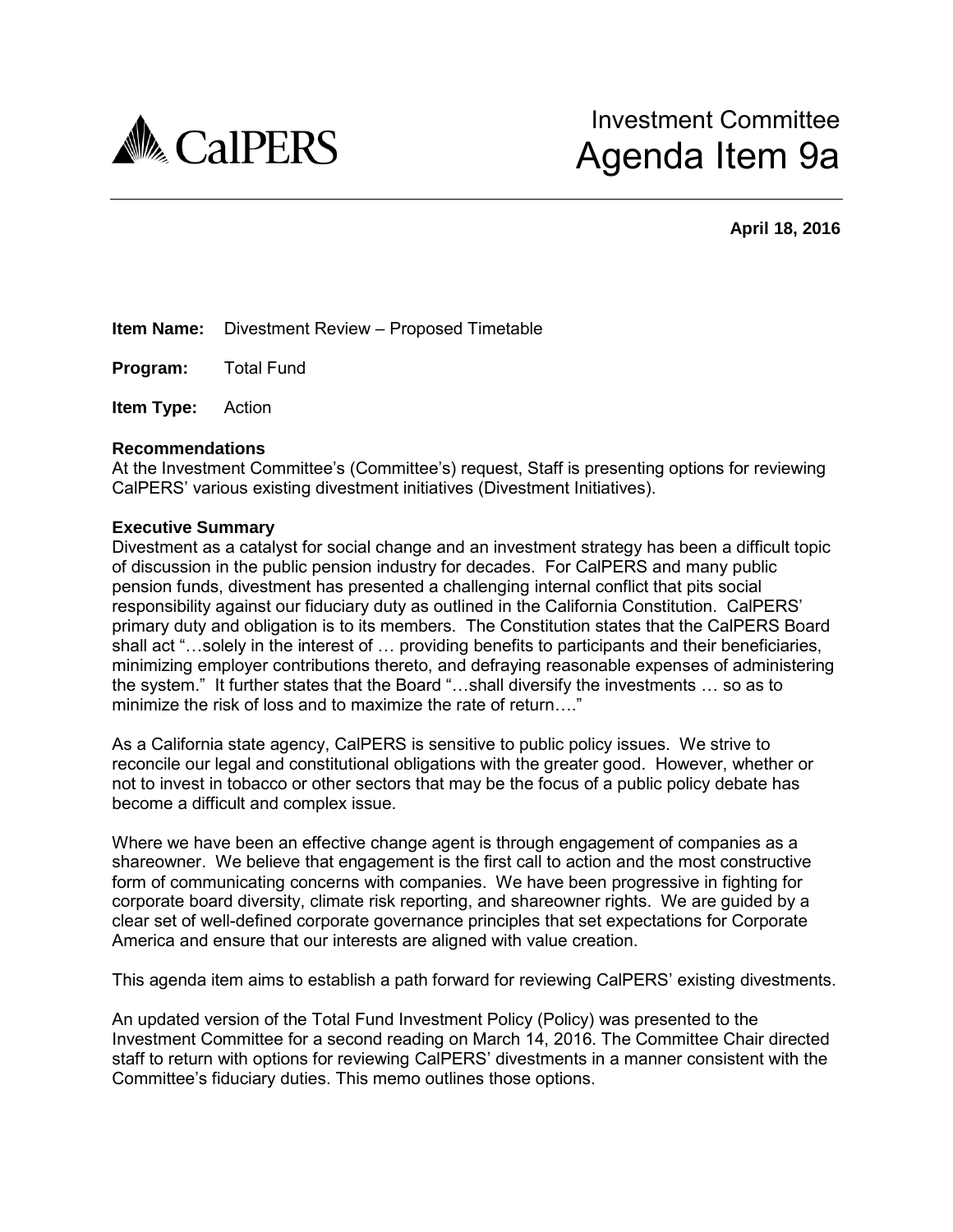# **Strategic Plan**

This agenda item supports the CalPERS Strategic Plan goal of improving long-term pension and health benefit sustainability. Reviewing the Divestment Initiatives strengthens CalPERS' ability to achieve the System's investment objectives and promotes the responsible and efficient stewardship of the System to deliver promised retirement benefits.

#### **Investment Beliefs**

This agenda item supports CalPERS Investment Belief 3 – CalPERS investment decisions may reflect wider stakeholder views, provided they are consistent with its fiduciary duty to members and beneficiaries – and Belief 7 – CalPERS will take risk only when we have a strong belief we will be rewarded for it.

# **Background**

CalPERS' investment policies represent the Committee's primary direction to staff with respect to the management of the CalPERS investment portfolios. As part of Staff's effort to update the Total Fund Investment Policy commencing earlier this year, the divestment section was revised and presented to the Committee for first and second readings, along with the other proposed updates to the Policy, on February 16, 2016, and March 14, 2016, respectively. The Committee is considering a re-examination of past divestment decisions following a report from Wilshire Associates (in October 2015) indicating that the majority of CalPERS' divestment initiatives have reduced investment returns for the portfolio. At its March 14 meeting, the Committee discussed divestment in the context of fiduciary duty, including the possible use of a loss threshold to prompt the consideration of reinvestment for one or more Divestment Initiatives. The Committee directed staff to return with options for reviewing those Initiatives.

# **Analysis**

One possible approach to reviewing the Divestment Initiatives is to separate the tobacco divestment from the other divestments. The rationale for such a separation is that the tobacco divestment dwarfs the others in size. All the non-tobacco divestments, either separately or taken together, could be considered *de minimis*.

Once the tobacco divestment has been separated from the other Divestment Initiatives, the Committee could review the tobacco divestment within the next 12 to 24 months. The reason for such a delay would be the desire to undertake more extensive stakeholder education on the issue and to obtain stakeholder input. (An additional benefit of such delay would be the ability to review the divestment free of the tobacco-related controversies that now exist in the legislative environment.)

If the Committee does not wish to separate the tobacco divestment from the other Divestment Initiatives, it could include the tobacco divestment in the approaches suggested below.



Agenda Item 9a Investment Committee Page 2 of 3